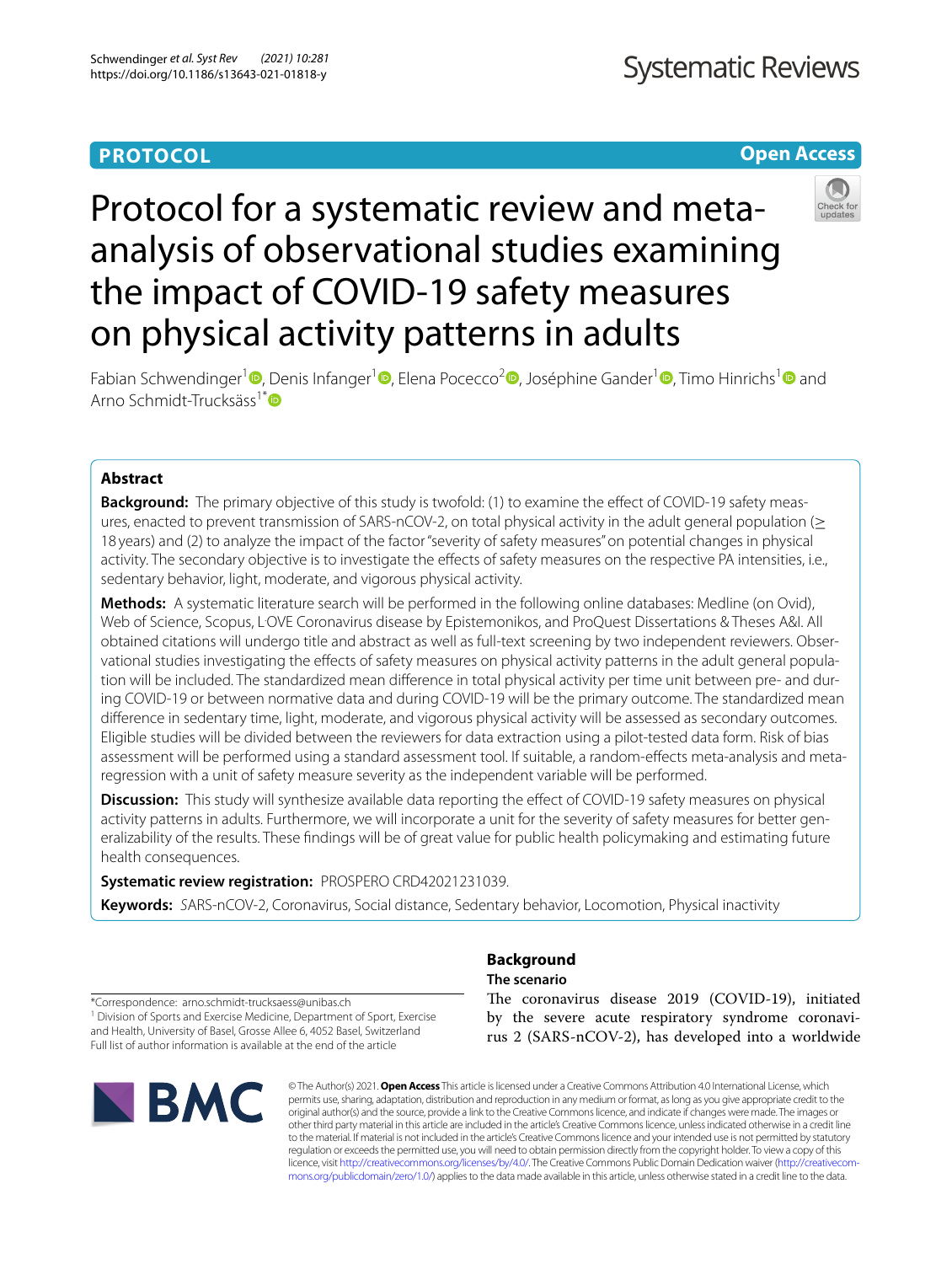pandemic causing substantial physical as well as psychological health issues  $[1, 2]$  $[1, 2]$  $[1, 2]$  $[1, 2]$  $[1, 2]$ . To contain the spread of SARS-nCOV-2, authorities have implemented safety measures such as social distancing, the shutdown of public facilities, lockdowns, or home quarantine, largely restricting daily life. The extent of these measures has in most countries been determined by the number of new COVID-19 infections in a certain period and varies accordingly between countries and even regions or cities. As an example, Switzerland, Germany, and Austria enacted strict lockdowns at the beginning of the pandemic [[3](#page-5-2)]. With the number of new infections decreasing in summer, the safety measures have been mitigated, enabling the reopening of shops and public facilities (i.e., gyms, sports clubs, parks)  $[3]$  $[3]$ . This shows how public life was and still is impacted by the constantly changing COVID-19 situation.

# **The root of a great burden for the healthcare systems in the future**

Already during the frst COVID-19 wave (approximately from December 2019 until the middle of 2020), our research group and many others began to draw attention to the arising problem of reduced physical activity (PA)  $[4-6]$  $[4-6]$ . PA is an important modifiable risk factor for numerous chronic diseases and all-cause mortality [\[7](#page-5-5)]. Greater time spent physically active is independent of PA intensity associated with a substantially reduced risk of premature mortality [[8\]](#page-5-6). On the other hand, pronounced physical inactivity is strongly connected to undesirable health outcomes such as chronic non-communicable diseases (including cardiovascular diseases) [[7\]](#page-5-5) and therefore an immense economic burden for healthcare systems [\[9](#page-5-7)]. According to conservative estimations for the year 2013, physical inactivity was responsible for healthcare costs of 53.8 billion \$ worldwide [[9\]](#page-5-7). Besides, it was recently shown that regular PA may act as a protective factor for COVID-19 and especially a severe disease course [\[5](#page-5-8), [10](#page-5-9), [11](#page-5-10)]. It is, therefore, highly relevant to examine potential changes in PA due to COVID-19 safety measures.

#### **The rationale for this study**

Since the onset of the pandemic, numerous studies have been conducted around the globe highlighting changes in PA patterns due to the safety measures in place  $[12-15]$  $[12-15]$  $[12-15]$ . Both, studies using self-reported data [[12](#page-5-11), [15\]](#page-5-12) and trials using objective methods (i.e., wearables or smartphones with accelerometers, pedometers, or global positioning systems) [\[13](#page-5-13), [14](#page-5-14)] have researched this area. Available studies largely vary in their methodology when it comes to the assessment tool used, study population, country, or period in which the data collection was performed  $[12–15]$  $[12–15]$  $[12–15]$ . Such differences make it difficult to draw conclusions. To date, there is one systematic review available that aimed to examine changes in PA and sedentary time from before to during the COVID-19 lockdown (*n*=45 studies in healthy adults)  $[16]$  $[16]$ . Yet, we feel that since the end of their search in June 2020, further important studies have been published that need to be taken into account. Finally, the discrepancies in safety measures between countries and the fuctuations in their extent since the outbreak of the pandemic make it difficult to transfer study results to real-life.

The planned study will, therefore, synthesize the available evidence from diferent countries and periods in time, making data more accessible and utilizable for public health policymaking and facilitating the development of adequate countermeasures. We will investigate whether the safety measures led to changes in PA patterns in the adult general population ( $\geq$  18 years of age). Furthermore, this will likely be the frst study taking the extent of safety measures into account.

## **Methods/design**

Before the onset of this project, we screened PubMed, L. OVE Coronavirus disease by Epistemonikos, and the International Prospective Register of Systematic Reviews database (PROSPERO), ensuring no systematic reviews or meta-analyses have been or are being conducted to this research question. To support transparent science, this protocol was registered and published in PROS-PERO on 4 February 2021 (ID: CRD42021231039). All procedures of this project will follow the guidelines by Tawfik et al.  $[17]$ . The items in this systematic review protocol were reported according to the Preferred Reporting Items for Systematic Review and Meta-Analysis Protocols (PRISMA-P) guidelines (Additional fle [1\)](#page-4-0) [\[18](#page-5-17), [19](#page-5-18)].

#### **Eligibility criteria according to PICOS**

All applied eligibility criteria are listed below according to the PICOS scheme.

#### *Population (P)*

All trials on adult humans ( $\geq$  18 years) of either sex in free-living condition will be eligible for inclusion with the following exceptions. Studies including only specifc populations (i.e., athletes, patients, males, ftness app users) or adults that previously or acutely contracted SARS-nCOV-2 will be excluded as these would not accurately refect the general population that was not directly affected by COVID-19. The presence of chronic noncommunicable diseases in some but not all study participants will not be an exclusion criterion.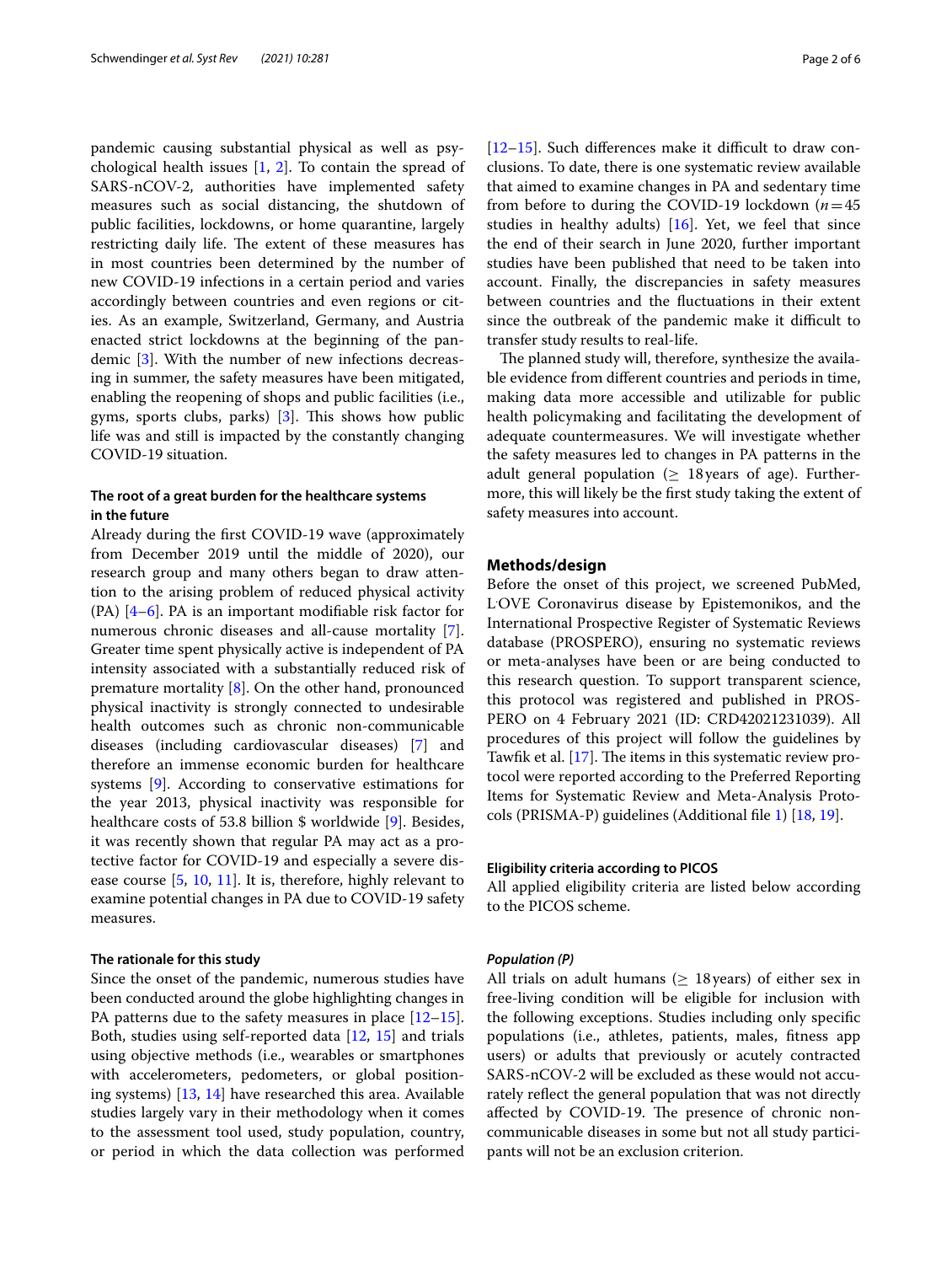## *Intervention (I)*

Eligible studies must investigate the efects of COVID-19 safety measures. This term was defined as any social or public measure implemented to prevent transmission of COVID-19, including social distancing, selfisolation, closure of public facilities, cancelation or restriction of public events and gatherings, travel and mobility restriction, and working from home [[20](#page-5-19)].

# *Control (C)*

Only studies with a control condition will be included. The control condition was defined as a measure of PA in the absence of any COVID-19 safety measure, e.g., data from study cohorts prior to the COVID-19 outbreak, normative data, or retrospectively gathered data.

#### *Outcome (O)*

PA must be assessed as a study outcome. PA was defned as any bodily movement by the skeletal musculature resulting in energy expenditure  $[21]$  $[21]$  $[21]$ . The assessment can be done via (online) questionnaires, diaries, interviews, or using wearable technology (i.e., pedometers, accelerometers, global positioning system, or mobile applications) but is not limited to these. However, the outcome must be quantifed for instance in minutes, steps, distance covered, kilocalories burned, or acceleration per time unit. Dichotomous and categorical data (e.g., more/less PA) will be excluded from this study to achieve a higher accuracy of the data. Indeed, the most recent WHO guidelines on physical activity by Bull et al.  $[22]$  $[22]$  explicitly stated that every minute of PA counts. Moreover, as some countries might have only mild safety measures in place, changes in PA may not be very pronounced and would not be accurately measured using categorical data.

### *Study design (S)*

Observational studies (longitudinal and cross-sectional) in English, German, French, and Italian language will be included. Studies in other languages will be eligible if a translation is available. Systematic reviews will be included as a source of potentially relevant primary studies. Experimental trials applying physical activity or exercise interventions will be excluded. Further exclusion criteria are unrelated, duplicated, or abstract-only papers, case reports and case series, editorials, and papers with no full-text available. Finally, only studies published after October 2019 will be eligible for inclusion.

## **Information sources and search strategy**

The search strategy was developed using the PICOS scheme described above and included database-specifc controlled vocabulary used for the indexing of articles (such as medical subject headings in Medline), free-text terms (title and abstract), and subheadings. To search for studies on COVID-19 and safety measures, two search strings developed by the Canadian Agency for Drugs and Technologies in Health were adapted [[20](#page-5-19)]. The search will be initiated in Medline (on Ovid) and later translated for Web of Science (core collection), Scopus, and L. OVE Coronavirus disease by Epistemonikos. We additionally search for gray literature in ProQuest Dissertations & Theses A&I (on [proquest.com\)](http://proquest.com) to reduce publication bias (start of search: 18 April 2021). The full search strategy (available in Additional file  $2$ ) was peer-reviewed using the PRESS checklist by an information specialist of the Basel Medical University Library in Basel, Switzerland [[23](#page-5-22)]. We are aware of the recommendation not to include outcomes in the search strategy as they are often poorly described in the title or abstract of articles [\[24\]](#page-5-23). Yet, for the planned study, it seems unavoidable. Based on preliminary searches and reviewing relevant studies, we are convinced that the terms used in the search strategy are adequately described in the literature. In addition to the systematic literature search, citation tracking (backwards and forwards) will be used to identify relevant literature. The searches will be re-run prior to fnal analyses to avoid overlooking any relevant citations.

## **Data management**

All citations obtained from the systematic searches of the selected databases will be exported to EndNote X9.3.3 or a later version (Clarivate, Philadelphia, USA), where deduplication will be performed. At this stage, the author's names, publication year, journal, URL, and abstract will be extracted to a pilot-tested Excel data form that will be compiled based on Tawfk et al. [14].

## **Screening procedures**

Before the onset of the screening procedures, reviewers will be trained and evaluated based on Cohen's kappa of agreement  $[24]$ . The reviewers will independently review a set of 50 randomly selected articles [\[25](#page-5-24)]. In the case of Cohen's kappa < 0.8, training will be repeated  $[25]$  $[25]$ .

All screening procedures will be performed independently by two reviewers (FS and EP) following the aforementioned inclusion and exclusion criteria, blinded for the other reviewer's decisions. The process will be facilitated using the Rayyan web application for systematic reviews [[26\]](#page-5-25) and all decisions will be documented by denoting "yes," "no," or "maybe." Citations that received the denotation "maybe" will be solved by consensus between the reviewers. In the case of no settlement, a third reviewer (JG) will be consulted. During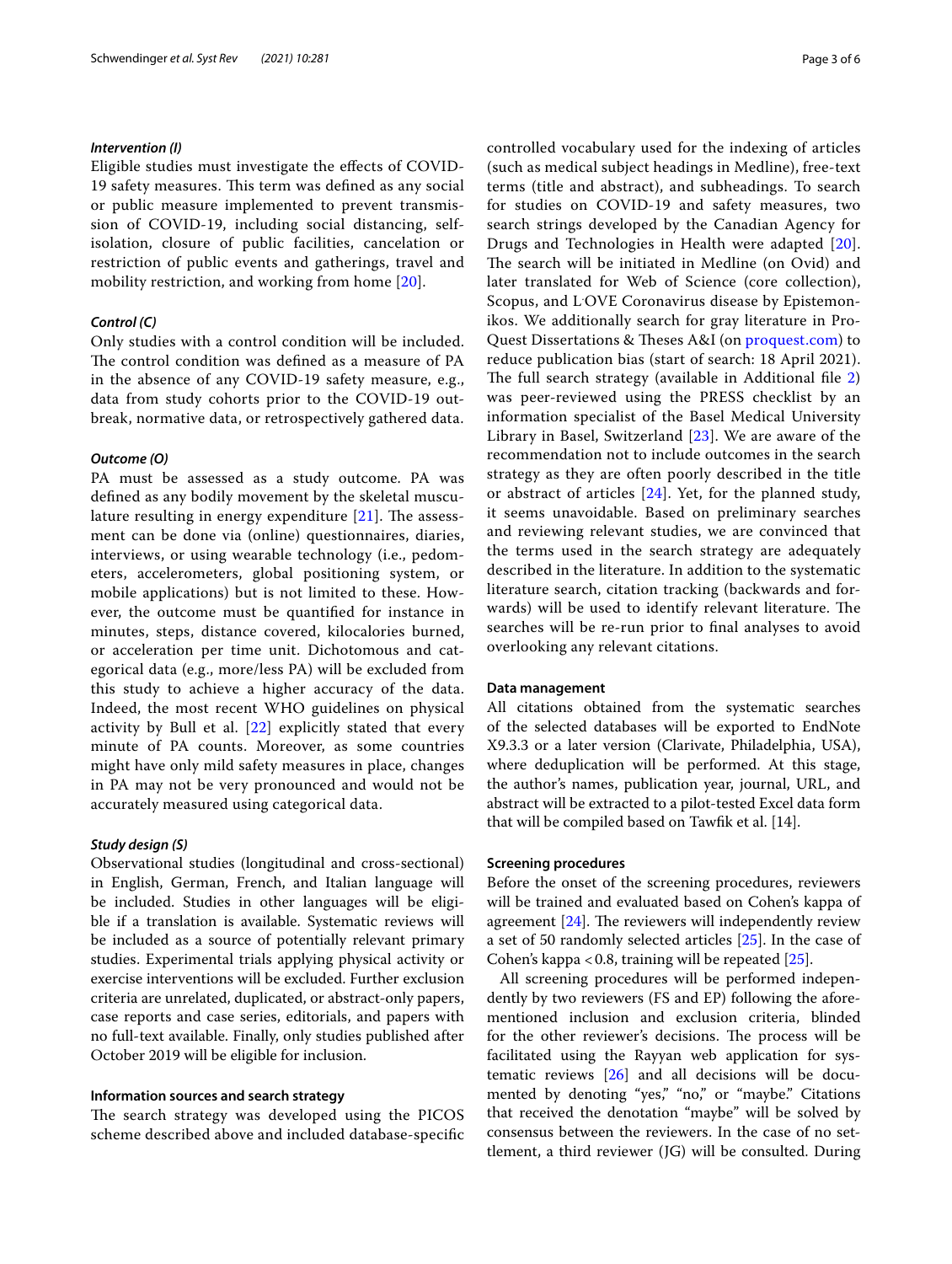the screening procedures, the deduplication process will continue manually. The process will start with title and abstract screening. Subsequently, the full-text will be obtained and all citations that have not yet been excluded will undergo full-text screening. During this step, all excluded citations will be given an exclusion reason [[17\]](#page-5-16). Given no full-text is available, study authors will be contacted, the request full-text function on Research-Gate will be used, or it will be purchased if available. All decisions and exclusion reasons will be presented in a PRISMA flow diagram. Following the screening procedures, the inter-rater agreement will be documented using Cohen's kappa of agreement [\[19\]](#page-5-18).

#### **Data extraction**

In this step, all included studies will be divided between the three reviewers (FS, EP, and JG) and the following data will be extracted independently into the Excel data form: study design including the country and period during which the study was conducted, sample size, type of comparison used (e.g., control group or normative data), inclusion and exclusion criteria, subject characteristics, data on the outcomes defned hereinafter, details on the method used to measure PA, and unit of measurement. A data checking step will be included following data extraction to prevent human error. Each reviewer will be assigned one-third of the included citations and compare them to the data collection form.

The primary study outcome will be the standardized mean diference in total PA (TPA) per time unit between pre- and during COVID-19 or between normative data and during COVID-19. The standardized mean difference in sedentary time and the intensity categories of PA (light [LPA], moderate [MPA], and vigorous [VPA] or moderate-to-vigorous [MVPA]) will be secondary outcomes. This will yield important additional information, as especially higher PA intensities are relevant for physical conditioning  $[22]$  $[22]$  $[22]$ . Efforts will be taken to transform relevant data into similar units (e.g., min per week to min per day). If no information about TPA is available, LPA, MPA, and VPA will be summed up to yield TPA. For studies investigating the effects of safety measures at several points in time, all relevant data will be extracted.

Supposing that data need to be extracted from graphs, Web plot digitizer [\[27](#page-5-26)] will be used to facilitate this process. To calculate missing variables during data extraction, previously reported equations will be used [\[28](#page-5-27), [29](#page-5-28)]. Results only reported as medians will be transformed to means accordingly [\[29](#page-5-28)]. Missing standard deviations will either be calculated based on other available study information [\[28,](#page-5-27) [29](#page-5-28)] or standard deviations of similar studies will be imputed [[30](#page-5-29)]. When missing data cannot be calculated, we will attempt to contact the authors of the publication to obtain the relevant missing data. The procured unpublished information will briefy be described in the manuscript. If studies only reported adjusted outcome values, they will be included according to the recommendations of the Cochrane Handbook for Systematic Reviews of Interventions [[24\]](#page-5-23). To reduce the risk of bias through the inclusion of studies published more than once, we will compare author names, sample sizes, outcomes, and locations where the trials were conducted [[19\]](#page-5-18).

## **Risk of bias assessment and data checking**

Risk of bias assessment will be done by two independent reviewers using the National Heart, Lung, and Blood Institute tool for observational and cross-sectional stud-ies [\[31\]](#page-5-30). This tool includes 14 items that are answered with "yes," "no," or "not applicable." These will then be converted into a dichotomous rating ("yes" = 1, "no" and "not applicable" = 0) [\[17\]](#page-5-16). Every citation will receive a score by summing up all 14 items [\[17](#page-5-16)]. Poor, fair, and good study quality will correspond to a score of 0-5, 6-9, and 10-14, respectively  $[17]$  $[17]$ . The scores will be added to the data collection form prior to the analyses. The results of the risk of bias assessment will be presented in a table. Occurring conficts will be solved by consensus between the two reviewers (FS and EP). In the case of no consensus, a third reviewer (JG) will be consulted.

Following this process, the stringency index reported in the Oxford COVID-19 Government Response Tracker database at the respective periods the studies were conducted will be matched to the citations in the data collection form accordingly [[32\]](#page-5-31). In case of missing data or diferences in safety measures depending on the region of a country, we will gather further information by searching publicly available information, i.e., official governmental documents, newspaper articles, etc., and calculate the missing stringency index [[32\]](#page-5-31).

#### **Statistical analysis**

The package "metafor" for  $R$  ( $R$  Foundation for Statistical Computing, Vienna, Austria) will be used to perform the meta-analysis and create meta-analytical forest plots [[33\]](#page-5-32). Relevant information of the included studies (i.e., citation, subject characteristics, country, time of data collection, measurement tool, and study design) will be summarized and presented in a table. The standardized mean diference will be calculated and expressed as Hedges's adjusted *g* with 95% confdence interval because PA will likely have been assessed using a variety of methods [[34](#page-5-33)]. On condition of enough relevant studies being available, we will conduct random-efects meta-analyses to assess the overall efect of safety measures on (1) total PA and (2) sedentary time as well as LPA, MPA, and VPA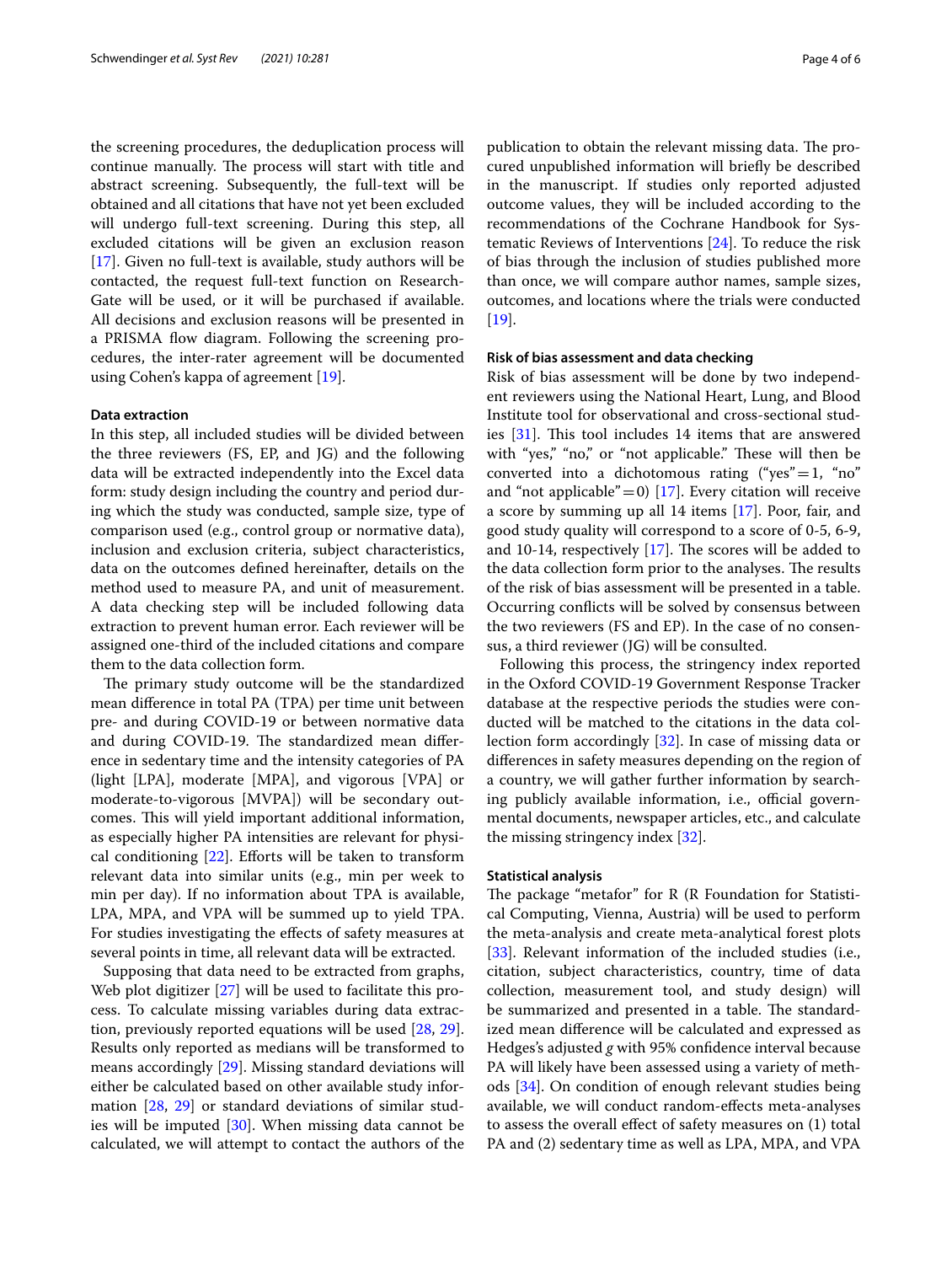or MVPA. In case there are not enough relevant studies available, a narrative, qualitative summary will be conducted.

The effect of heterogeneity  $(I^2)$  will be calculated based on Cochrane's *Q*, with a value of 0% indicating no heterogeneity and  $100\%$  substantial heterogeneity  $[35]$  $[35]$ . The degree of heterogeneity will be rated based on the proposed Cochrane categories [[24\]](#page-5-23). Heterogeneity among the included studies will be investigated by a sensitivity analysis that takes the results of the risk of bias assessment into account.

A meta-regression will be performed to investigate the efect of the severity of the safety measures with the stringency index [\[32](#page-5-31)] as the independent variable and standardized mean diference in TPA as the dependent variable.

Furthermore, we will run subgroup analyses to examine the impact of self-reported (i.e., using questionnaires, interviews, diaries) vs. objectively assessed PA (i.e., through wearables, mobile applications, global positioning system), diferences between age groups (i.e., using age tertiles), and the time passed after the declaration of the pandemic (i.e., with time passed transformed into categorical variables). However, for these analyses, at least three studies per group need to be available. Finally, the confdence in the cumulative body of evidence will be assessed using the GRADE guidelines [[36](#page-5-35)].

To avoid the emerging of an ecological fallacy, no conclusions on individual-level efects will be drawn based on aggregated study-level results [[24\]](#page-5-23). All results of the planned study will be interpreted with caution bearing in mind the issue of an ecological fallacy. Finally, the option to request individual-level data from the authors of relevant studies and subsequently perform an individual data meta-analysis will be reserved. This will depend on the number of studies after full-text screening and temporal resources.

#### **Discussion**

This systematic review and meta-analysis will provide important knowledge about changes in PA patterns due to the enacted safety measures during the COVID-19 pandemic in the adult general population. The major novelty will be that it takes the severity of safety measures in the respective countries into account and includes relevant papers published within the last two years. This will create an important basis for public health policymaking as well as the estimation of potential health consequences for public health. Finally, we will identify gaps in the literature and highlight important areas of future research.

Concerning the strengths and weaknesses of this study, we believe that the inclusion of only studies that used quantitative measures of PA will improve the accuracy and applicability of the results even though this will result in the loss of some relevant studies. Secondarily, by additionally searching for gray literature, we aim to reduce the risk of publication bias. Searching the selected databases may lead to a potential exclusion of relevant articles that are not in these databases. Yet, we feel that the most relevant sources have been included in this protocol. Studies including only patients with acute SARS-nCOV-2 infection or that recovered from this infection will be excluded, to obtain a reliable picture of the efect of safety measures on PA patterns in the adult general population that was not directly afected by the virus. Since the literature search was already initiated using the previously presented search strategy, studies focusing on mask mandates will not explicitly be searched for. This poses a limitation. A further potential pitfall of the presented research questions may be large diferences in efect sizes between countries and points in time. This will be addressed by meta-regression including a unit of safety measure severity in the model as previously described.

Any relevant study protocol amendments, as well as the study progress, will be documented on PROSPERO. The final manuscript will be submitted to a relevant peer-reviewed journal in this feld for consideration for publication. Furthermore, results will be presented at international scientifc conferences.

#### **Abbreviations**

COVID-19: Coronavirus disease 2019; LPA: Light physical activity; MPA: Moderate physical activity; MVPA: Moderate-to-vigorous physical activity; PA: Physical activity; PROSPERO: International Prospective Register of Systematic Reviews database; SARS-nCOV-2: Severe acute respiratory syndrome coronavirus 2; TPA: Total physical activity; VPA: Vigorous physical activity.

## **Supplementary Information**

The online version contains supplementary material available at [https://doi.](https://doi.org/10.1186/s13643-021-01818-y) [org/10.1186/s13643-021-01818-y.](https://doi.org/10.1186/s13643-021-01818-y)

<span id="page-4-1"></span><span id="page-4-0"></span>**Additional fle 1.** Completed PRISMA-P Checklist.

Additional file 2. Full search strategy for Medline (on Ovid), Web of Science (core collection), Scopus, LOVE Coronavirus disease by Epistemonikos, and ProQuest Dissertations & Theses A&I (on [proquest.com](http://proquest.com)).

#### **Acknowledgements**

The authors thank Dr. Christian Appenzeller-Herzog of the Basel Medical University Library in Basel, Switzerland, for reviewing the search strategy according to the PRESS guidelines.

#### **Authors' contributions**

FS conceptualized the study, drafted the manuscript, registered the protocol on PROSPERO, and coordinated the project. AST and TH contributed to the conceptualization of the study. DI contributed to draft the study protocol and the statistical analyses. FS and EP will be responsible for literature screening, data extraction, and quality assessment. JG, as a third reviewer, will be contacted in case of disagreement and contribute to data extraction. FS and DI will perform the statistical analyses. All authors revised the manuscript and approved the fnal version.